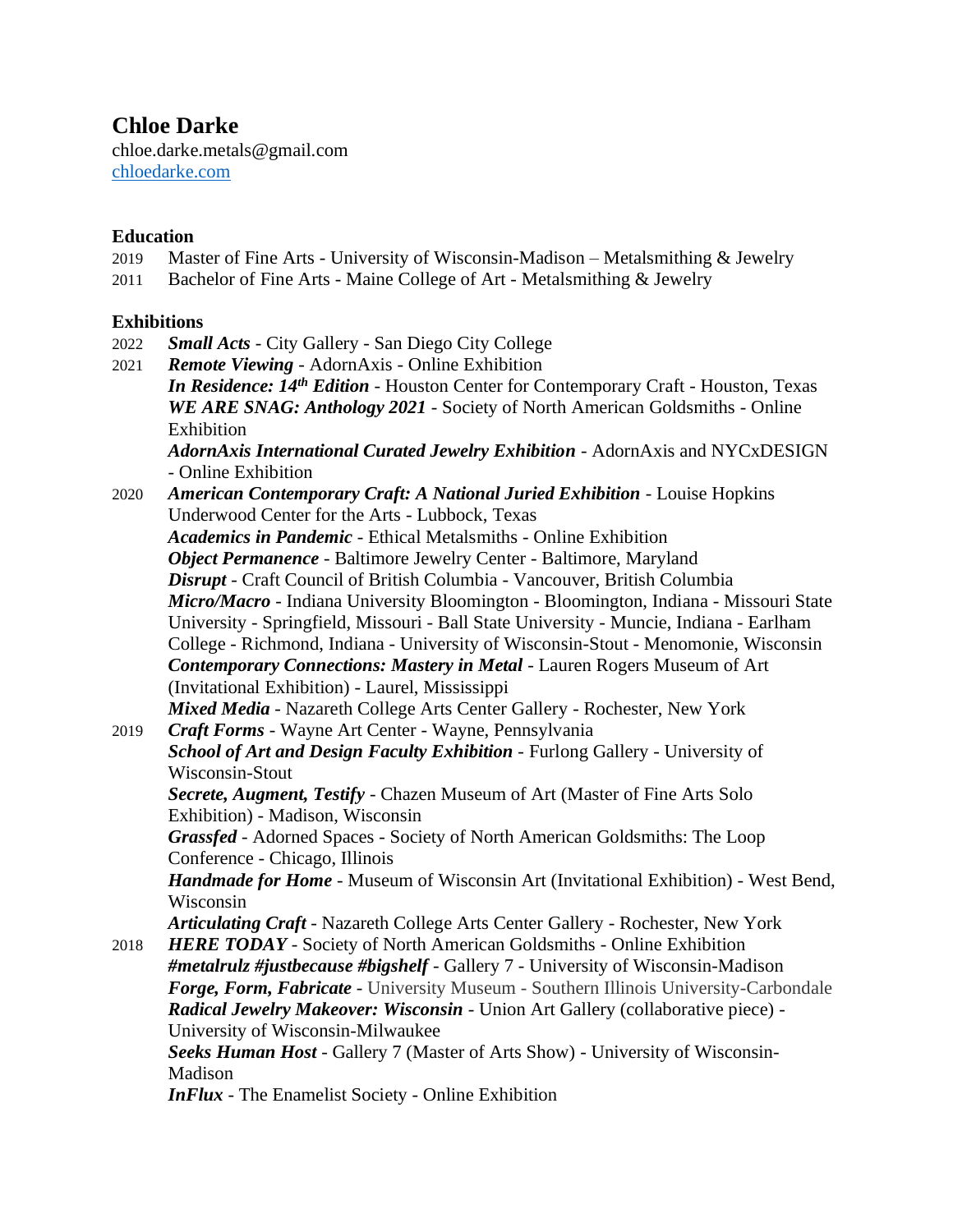*Alchemy4* - National Ornamental Metal Museum - Memphis, Tennessee

- 2017 *Nature and Neon*  Arrowmont School of Arts and Crafts Gatlinburg, Tennessee *Swap|Meet* - Quarter Gallery - University of Minnesota-Twin Cities *Against Interpretation* - Gallery 7 - University of Wisconsin-Madison *Forge, Form, Fabricate* - University Museum - Southern Illinois University-Carbondale *We Made You a Mixtape* - Art Lofts - University of Wisconsin-Madison *Nexus: The 2017 Juried Student Exhibition* - Society of North American Goldsmiths Nexus Conference - New Orleans, Louisiana *Alchemy4* - Arrowmont School of Arts and Crafts - Gatlinburg, Tennessee - Ohio Craft Museum - Columbus, Ohio *Making Your Mark* - Providence Art Club - Providence, Rhode Island *Craft Work* - Gallery 7 - University of Wisconsin-Madison *Witnesses* - Art Lofts - University of Wisconsin-Madison 2016 *A Metals Panoply* - Art Lofts - University of Wisconsin-Madison
- 2015 *Earthy Abstractions* Ellington-White Contemporary Gallery Fayetteville, North Carolina
- 2014 *Women's Work*  Freehand Gallery (Invitational Exhibition) Los Angeles, California
- 2013 *Nude Attitude*  Peoria Art Guild Peoria, Illinois
- 2011 *Thesis Exhibition* Maine College of Art Portland, Maine *BFA Index Exhibition* - Maine College of Art - Portland, Maine *Eat, Drink, and Be Merry for Tomorrow We Die* - Free Street Gallery - Portland, Maine
- 2010 *BFA Show* Maine College of Art Portland, Maine *Thinking Outside the Body* - Institute of Contemporary Art - Portland, Maine *Merit Show* - Maine College of Art - Portland, Maine

# **Publications / Television**

- 2021 *AdornAxis International Curated Jewelry Exhibition*, (Exhibition Catalogue), AdornAxis, pg. 5, 2021
- 2020 *SNAG JAMS, Jewelry and Metals Survey Vol. 3 | 2019*, (Print and Digital Publication), Society of North American Goldsmiths, p. 87, 187, 2020 *LRMA News: Winter 2020*, Lauren Rogers Museum of Art, cover, p. 3, 2020
- 2019 *Craft Forms 2019*, (Exhibition Catalogue), Wayne Art Center, p. 1, 2019 "SNAG Maker Profiles: Featured Maker of the Week," *Riveting News*, Society of North American Goldsmiths, October 28, 2019 **Sunday Afternoon Live**, *[Secrete, Augment, Testify: Works by Chloe Darke](https://www.chazen.wisc.edu/images/uploads/Files/6-2-19.mp3) Interview,* Chazen Museum of Art, June 5, 2019 *SNAG JAMS, Jewelry and Metals Survey Vol. 2 | 2018*, (Print and Digital Publication), Society of North American Goldsmiths, p. 143, 2019 Michael Muckian, ["Darke Shadows: An artist plumbs unsettling depths in Chazen](https://isthmus.com/arts/visual-arts/macabre-metal-works-chloe-darke/) [exhibit, "](https://isthmus.com/arts/visual-arts/macabre-metal-works-chloe-darke/) *Isthmus*, April 25, 2019
- 2018 Doug Erickson, ["Through 'radical' project, students are turning unwanted jewelry into](https://news.wisc.edu/through-radical-project-students-are-turning-unwanted-%20jewelry%20%20%20into-pieces-to-be-cherished-anew/)  [pieces to be cherished anew,"](https://news.wisc.edu/through-radical-project-students-are-turning-unwanted-%20jewelry%20%20%20into-pieces-to-be-cherished-anew/) *University of Wisconsin-Madison News*, March 30, 2018 Gayle Worland, ["Hand over those jewels: Your 'ethical' accessories wanted,"](https://madison.com/wsj/entertainment/arts-and-theatre/hand-over-those-jewels-your-ethical-accessories-wanted/article_e1efb98d-3ab3-58d8-ac2a-c990bcc359a6.html) *Wisconsin State Journal*, February 11, 2018

*8 O'Clock Buzz with Jonathan Zarov, Radical Jewelry Makeover* Interview*,* WORT Madison, January 26, 2018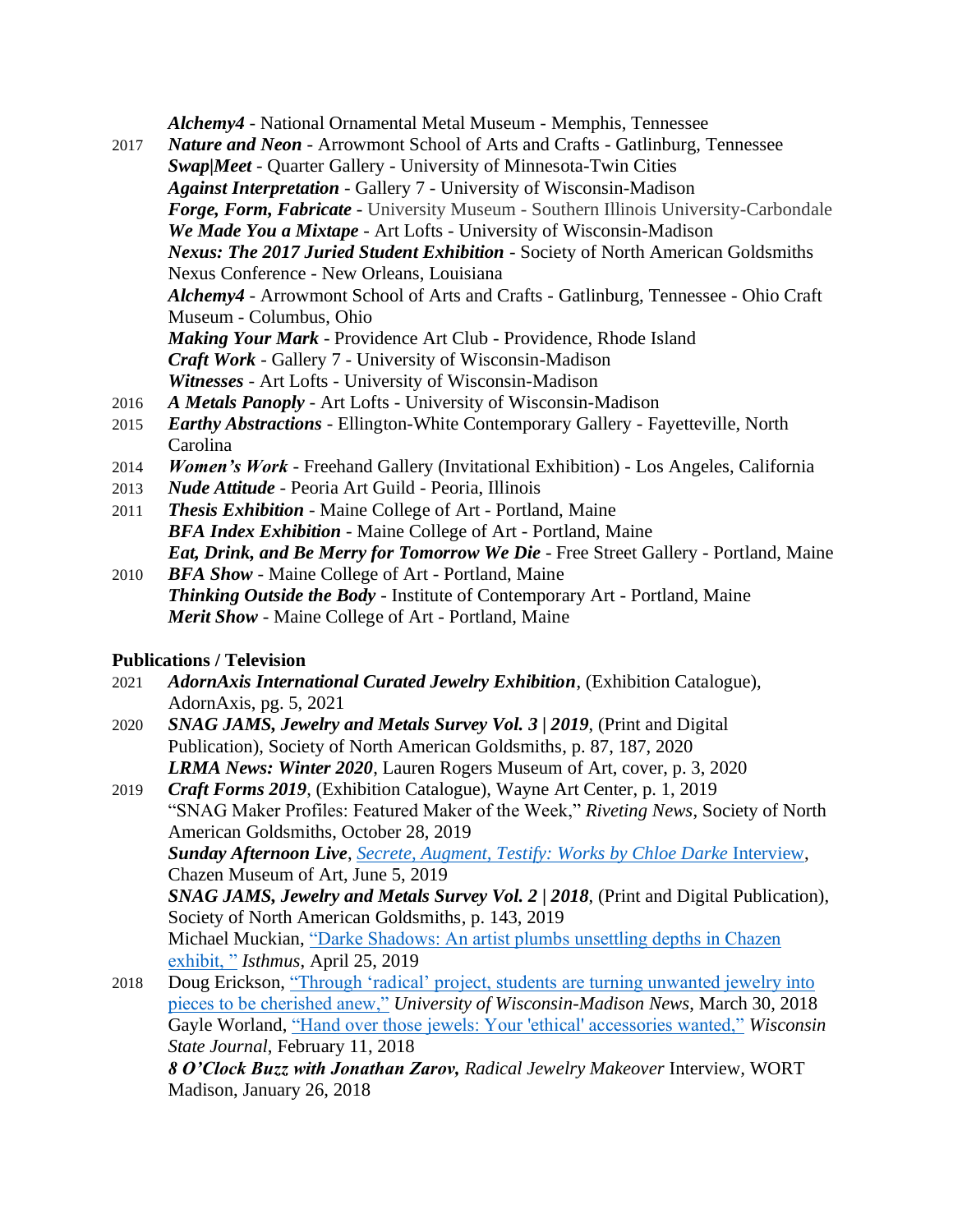*SNAG JAMS, Jewelry and Metals Survey Vol. 1 | 2017*, (Print and Digital Publication), Society of North American Goldsmiths, p. 158, 2018

*Nature and Neon*, (Exhibition Catalogue), Arrowmont School of Arts and Crafts, p. 8, 2018

- 2017 *Alchemy4: Transformation in Contemporary Enamels*, (Exhibition Catalogue), The Enamelist Society, p. 53, 2017
- 2013 *Forge*  [Craft in America](http://www.craftinamerica.org/episodes/forge/) PBS Original Airdate: October 26, 2013, Episode 10

### **Residencies**

- 2021 *Artist Residency Program*  Houston Center for Contemporary Craft Houston, Texas
- 2020 *Winter Residency*  Penland School of Craft Penland, North Carolina

## **Awards and Acknowledgements**

- 2021 Belvedere Fund Maine College of Art Portland, Maine
- 2020 Honorable Mention Juried Exhibition "Implantation and Drainage Tray (with organ)" *Mixed Media* - Nazareth College Arts Center Gallery - Rochester, New York
- 2019 Russell and Paula Panczenko MFA Prize Chazen Museum of Art Madison, Wisconsin
- 2018 InFlux Honorable Mention Award Juried Exhibition "Seed Pod Necklace #2" *InFlux*  The Enamelist Society Student Exhibition 2018
- 2017 Alchemy4 Exhibition Award Juried Student Exhibition "Seed Pod Necklace" *Alchemy4* The Enamelist Society Conference 2017 Honorable Mention - Juried Exhibition "Venus IV" *Making Your Mark* - Providence Art Club - Providence, Rhode Island
- 2015 Belvedere Fund Maine College of Art Portland, Maine Honorable Mention - Juried Exhibition "Venus IV" *Earthy Abstractions* - Ellington-White Contemporary Gallery - Fayetteville, North Carolina
- 2013 Third Place Juried Exhibition "Breast Bowl" *Nude Attitude*  Peoria Art Guild Peoria, Illinois
- 2011 Fine Metals Scholarship Peters Valley Craft Center Layton, New Jersey
- 2010 Fine Metals Scholarship Peters Valley Craft Center Layton, New Jersey
- 2007 MECA Vision scholarship Maine College of Art Portland, Maine

## **Work Experience**

2020- Metals Studio Assistant - Ayrshire Farm - Upperville, Virginia

- 2019-20 Lecturer Metals and Contemporary Art Jewelry & Foundations- University of Wisconsin-Stout
- 2018-19 Teacher of Record Introduction to Art University of Wisconsin-Madison
- 2017-18 Wood Shop and Foundry Monitor University of Wisconsin-Madison
- 2016-17 Professor's Assistant Professor Jeffrey Clancy University of Wisconsin-Madison
- 2012- Jewelry and Custom Accessory Maker JW Reilly Boston Boston, Massachusetts
- 2011-16 Silversmith Old Newbury Crafters Amesbury, Massachusetts

## **Artist Talks and Workshops Taught**

2022 *Wax Carving* - Online Workshop - Pocosin Arts School of Fine Craft *Electroforming and Enameling* - Online Workshop - Pocosin Arts School of Fine Craft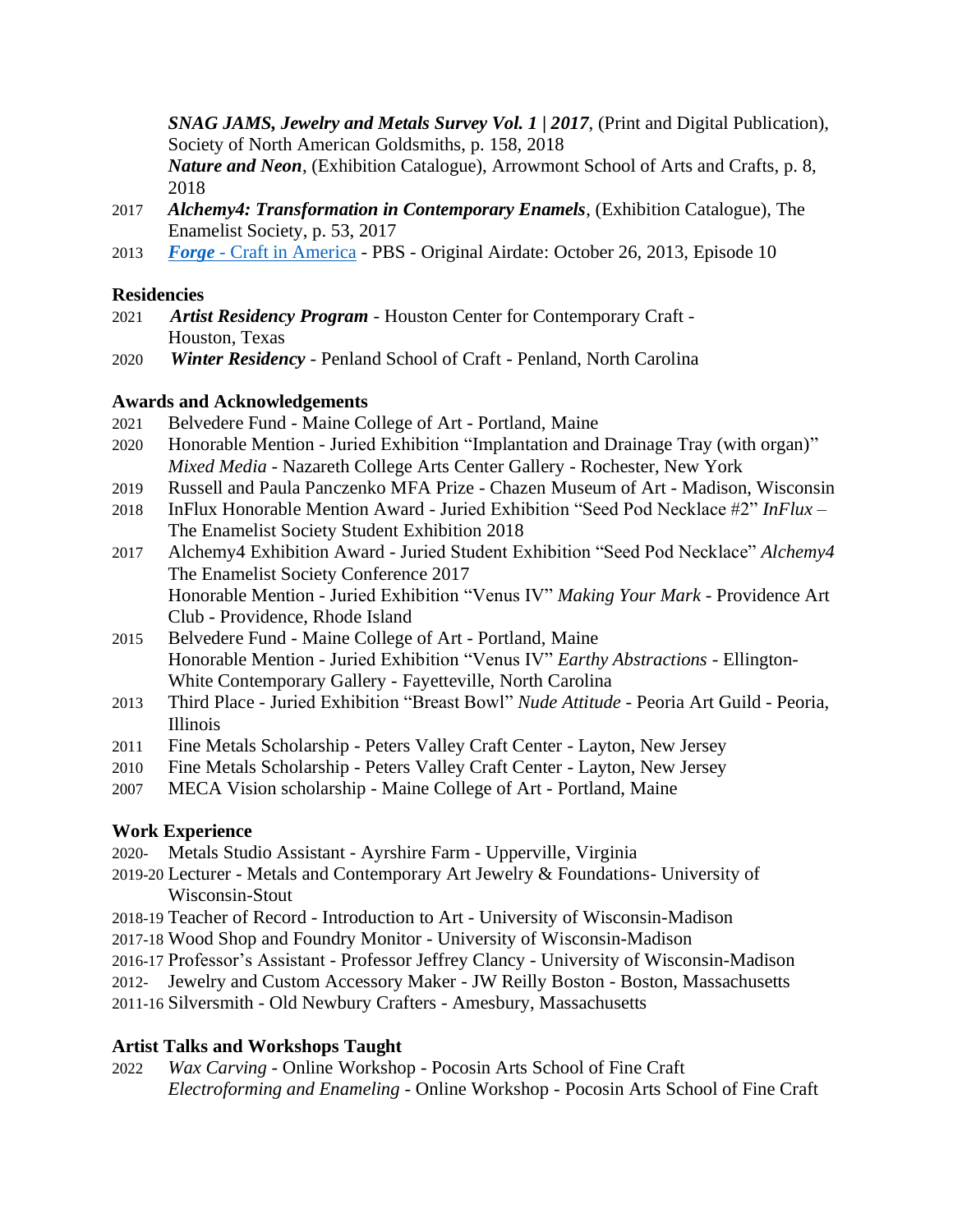- 2021 Artist Talk *[Virtual Resident Artist Talks](https://www.facebook.com/watch/live/?v=534513344529756&ref=watch_permalink)* Houston Center for Contemporary Craft Houston, Texas
- 2018 *Spoon Forging* University of Wisconsin-Milwaukee Milwaukee, Wisconsin
- 2016 *Craft in America Summer Studio Workshops: Forging* Kutztown University Kutztown, Pennsylvania
- 2015 *Craft in America Summer Studio Workshops: Forging* Kutztown University Kutztown, Pennsylvania
- 2014 Artist Talk *Women Who Work in Metal*  Craft in America Center Los Angeles, California

#### **Workshops Attended**

- 2022 *Chasing and Repousse*  Saign Charlestein Ayrshire Farm Upperville, Virginia *Wax Carving Intensive* - Kate Wolf - Ayrshire Farm - Upperville, Virginia
- 2018 *Steel Jewelry -* Maia Leppo Pocosin Arts School of Fine Craft Columbia, North Carolina
- 2013 *En Plein Air Jewelry*  Beverly Penn Haystack Mountain School of Crafts Deer Isle, Maine
- 2011 *The Metal Tea Infuser -* Tom Muir Haystack Mountain School of Crafts Deer Isle, Maine

*Kinetic Jewelry* - Sarah Doremus - Peters Valley Craft Center - Layton, New Jersey

- 2010 *Forging Stainless and Damascus steel* -Richard Furrer New England School of Metal Work - Auburn, Maine
- 2009 *Enameling* Jamie Bennett Workshop at Maine College of Art *Silversmithing and Industry* - Joost During - Lecture at Maine College of Art
- 2008 *Forging Non-ferrous Metals*  David Clemons Workshop at Maine College of Art

#### **Institutional / Departmental Service**

2019-20 **Curriculum Development -** I help to develop and revise curriculum in the Metals and Contemporary Art Jewelry department for both beginning and intermediate/advanced studio classes.

**Budget Management -** I assist in developing, managing, and formatting the departmental budget for beginning and advanced courses that are taught in the Metals and Contemporary Art Jewelry area. I purchase tools and materials that are needed for studio maintenance, as well as current and future classes offered in the department.

**Studio Maintenance & Safety Committee** - I serve as the contact person for the Metals and Contemporary Art Jewelry area and report to the University Director of Safety and Risk Management Services to keep the studio up to date on safety issues and policies. I help to facilitate safety inspections and training as needed. I also supervise student employees charged with supporting safety-related tasks and procedures.

**Metals BFA Advisor** - I advise current BFA students in the Metals and Contemporary Art Jewelry department through weekly meetings to critique their work. I also help to review and edit items related to their professional development, including artist statements, resumes, job and grant applications.

**Metals Committee Advisor** - I serve as a faculty advisor to the University of Wisconsin Stout student-run Metals club. I attend club meetings and give feedback on ideas for events such as the development of production lines, makers days, and fundraising sales.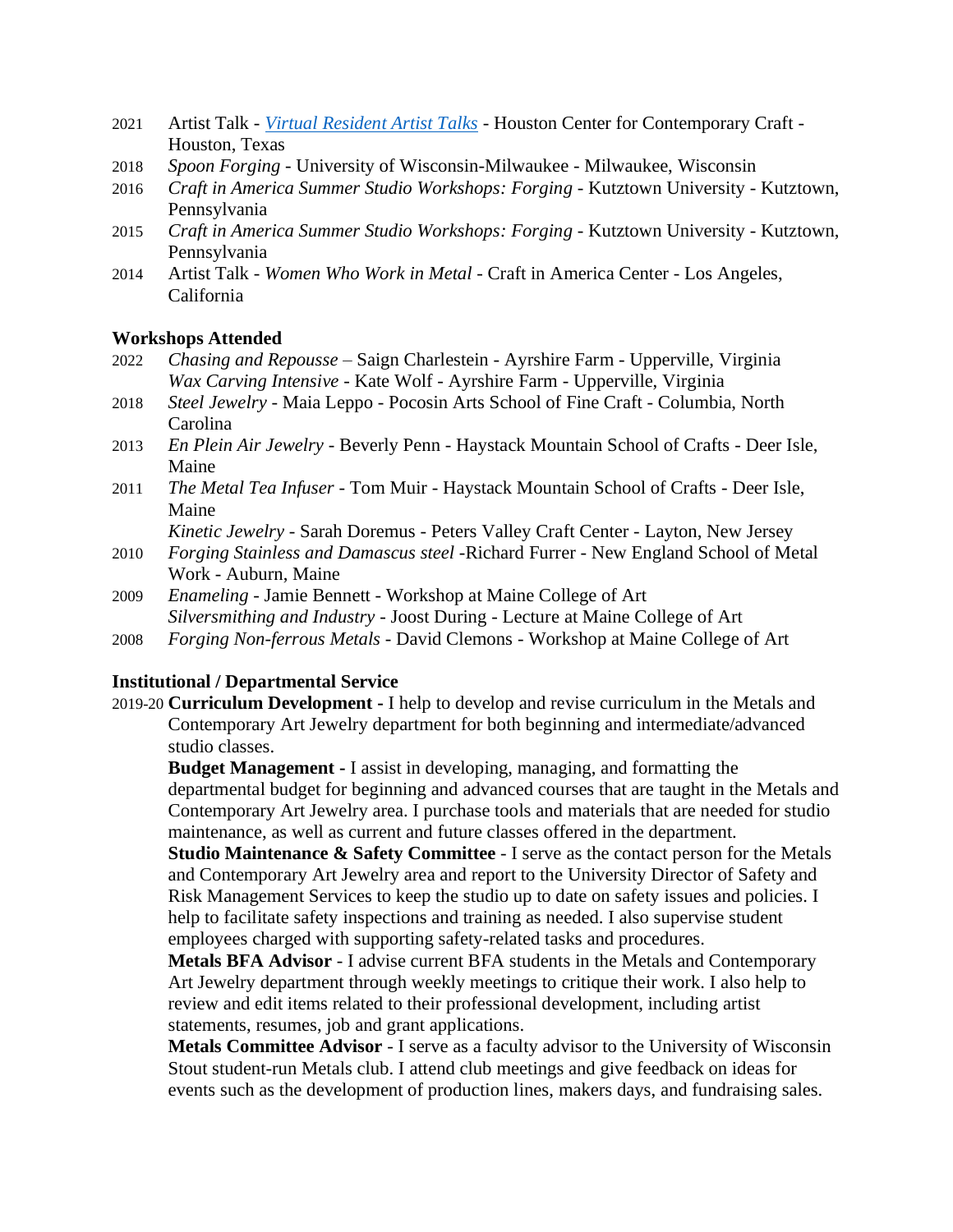2018 **MFA Open Studios Planning Committee** - I helped to plan and promote the annual public MFA Open Studio Day through social media and print advertisements. Programming for the day included artist talks, art demonstrations, and a community mural project. I participated in the event proper by meeting with members of the public in my studio and talking about my work.

**Lead Contact** - **Radical Jewelry Makeover: Wisconsin** - I helped to organize the Radical Jewelry Makeover drop off sites in Madison and acted as a contact for other metals and jewelry students throughout the UW school system. I promoted the event through social media, print, and radio advertisements. I also secured interviews with media outlets including local radio stations and the [Wisconsin State Journal](https://madison.com/wsj/entertainment/arts-and-theatre/hand-over-those-jewels-your-ethical-accessories-wanted/article_e1efb98d-3ab3-58d8-ac2a-c990bcc359a6.html) to generate awareness for the project. I transported finished work for the exhibition to UW-Milwaukee's Union Art Gallery.

2017-19 **Mad Madison Metals President** - As president of the metals area student club I was responsible for renewing the club's registration status annually, writing grants to secure funds for travel to conferences and visiting artists, and organizing sales. **Grad Representative** - I was responsible for attending faculty meetings, acting as a

liaison between art graduate students and faculty members, as well as organizing and installing exhibitions including yearly review shows and a trade show with grad students from the University of Minnesota-Twin Cities.

#### **Courses Taught**

#### *Art 315/415: Metals and Contemporary Art Jewelry II/III*

This course is an advanced studio and will focus on the development of threedimensional objects created through traditional silversmithing and pewtersmithing practices. A continuation of technical skills is coupled with emphasis on conceptual development and critical thinking. Students will explore techniques such as raising, chasing and repoussé, forging, hollow forming, mold making, and casting through working with non-ferrous metals including: silver, copper, and pewter. Students will be expected to focus on the development of technical skills, personal vision in the art making process, and develop a basic understanding of the historical/contemporary context of metal objects, tableware, and hollowware. Topics covered in classes will include technical demonstrations, lectures, slide presentations, studio work time, group discussion based on readings, and group critiques.

#### *Art 215: Metals and Contemporary Art Jewelry I*

The emphasis of this course will focus on translating ideas into art forms. A technical and conceptual understanding of metalsmithing and art jewelry techniques will be developed. Course projects will emphasize the development of three-dimensional design concepts and traditional metal working methods for the manipulation of nonferrous metals; including silver, copper, and their alloys. Students will be expected to focus on the development of technical skills, personal vision in the art making process, and develop a basic understanding of the historical/contemporary context of art jewelry. Topics covered in classes will include technical demonstrations, lectures, slide presentations, studio work time, group discussion based on readings, and group critiques.

#### *Art 101: Two-Dimensional Design Foundations*